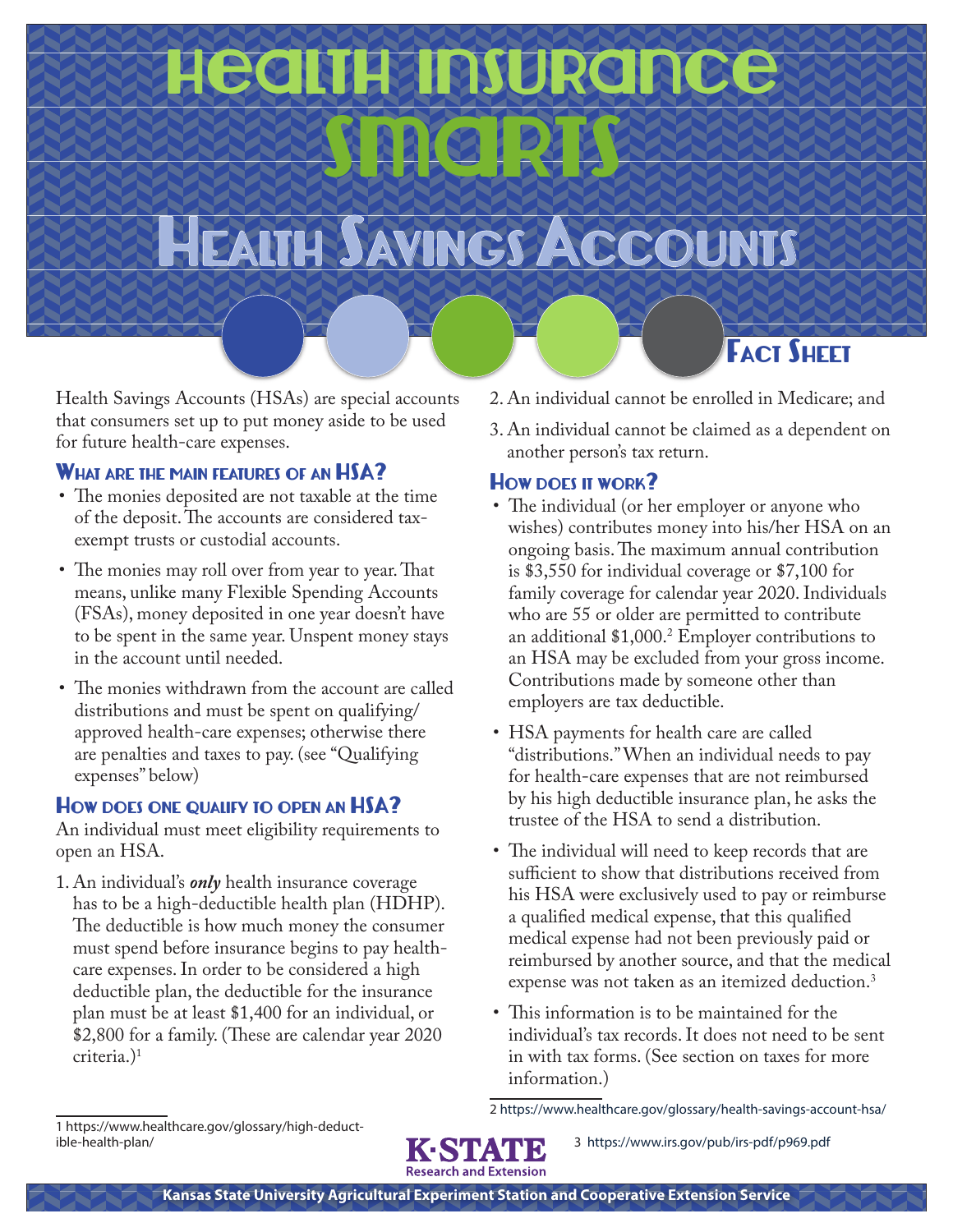### HEALTH SAVINGS ACCOUNTS

#### *Qualifying expenses*

Legitimate expenses that may be paid for with HSA funds include (these may change with changes in tax law and rules):

- Expenses included in the IRS Publication 502, Medical and Dental Expenses. It can be viewed here https://www.irs.gov/pub/irs-pdf/p502.pdf
- Some examples include ambulance service, eye exams and hearing aids, hospital services, chiropractor care, laboratory fees, premiums you pay for certain health insurance (specifically longterm-care insurance), continuation coverage such as COBRA and health insurance while receiving unemployment benefits, amounts paid for qualified long-term care, and much more.
- Upon enrolling in Medicare, consumers can no longer contribute to their HSA. If they had an HSA before they enrolled in Medicare, they may use remaining HSA funds to pay premiums for Medicare Part B and Part D, but not premiums for supplements like a Medigap policy.<sup>4</sup>
- For a medicine to qualify as a legitimate expense it requires a prescription. This applies to over-thecounter medicines as well. Insulin is a qualified medical expense. <sup>5</sup>

#### SOME OF THE TAX IMPLICATIONS

- Employer contributions may be excluded from your gross income.
- Employee contributions are also considered pretax income if the employer takes them out of the employee's paycheck. If the employee contributes to the HSA separately outside of work, these contributions may be deducted from income on tax returns. This is true even if the taxpayer is not itemizing deductions.
- Funds can be invested. All income grows tax-free and no tax is paid as long as distributions are for qualified expenses. 6
- 4 https://www.irs.gov/pub/irs-pdf/p969.pdf
- 5 https://www.irs.gov/pub/irs-pdf/p969.pdf
- 6 https://www.irs.gov/pub/irs-pdf/p969.pdf
- There are penalties if funds are distributed for nonqualified health care expenses.
	- a. the amount of the funds will be subject to income tax AND
	- b. may be subject to an additional 20% tax.<sup>7</sup>
- The exceptions to the penalties:
	- after age 65 or upon disability, the consumer may withdraw funds for living expenses. At that time, the amount withdrawn will be considered income and taxed as such. However, there will be no penalty for using these funds for nonhealth-care purposes.
- Since it is a tax-favored account, use of the account needs to be reported to the IRS annually. IRS Form 8889 needs to be included with a consumer's tax return if any distributions have been made.8 The consumer will need to follow the instructions on Form 8889 to report all distributions from an HSA, both qualified and non-qualified.

#### Special circumstances

Some individuals who have other coverage in addition to high deductible coverage may still be eligible to maintain an HSA. Those coverage exceptions are:

- liability coverage such as those under workers compensation,
- coverage for a specific illness or disease, and
- coverage that involves a fixed amount and timeframe of hospitalization care. Additionally,
- coverage for accidents, disability, vision care, dental care, and long-term care do not disqualify an individual from opening an HSA. Likewise,
- an individual remains eligible if their spouse has health coverage other than a high-deductible health plan as long as the individual with the HSA is not covered under that plan.

8 https://www.irs.gov/pub/irs-pdf/f8889.pdf

<sup>7</sup> https://www.irs.gov/pub/irs-pdf/p969.pdf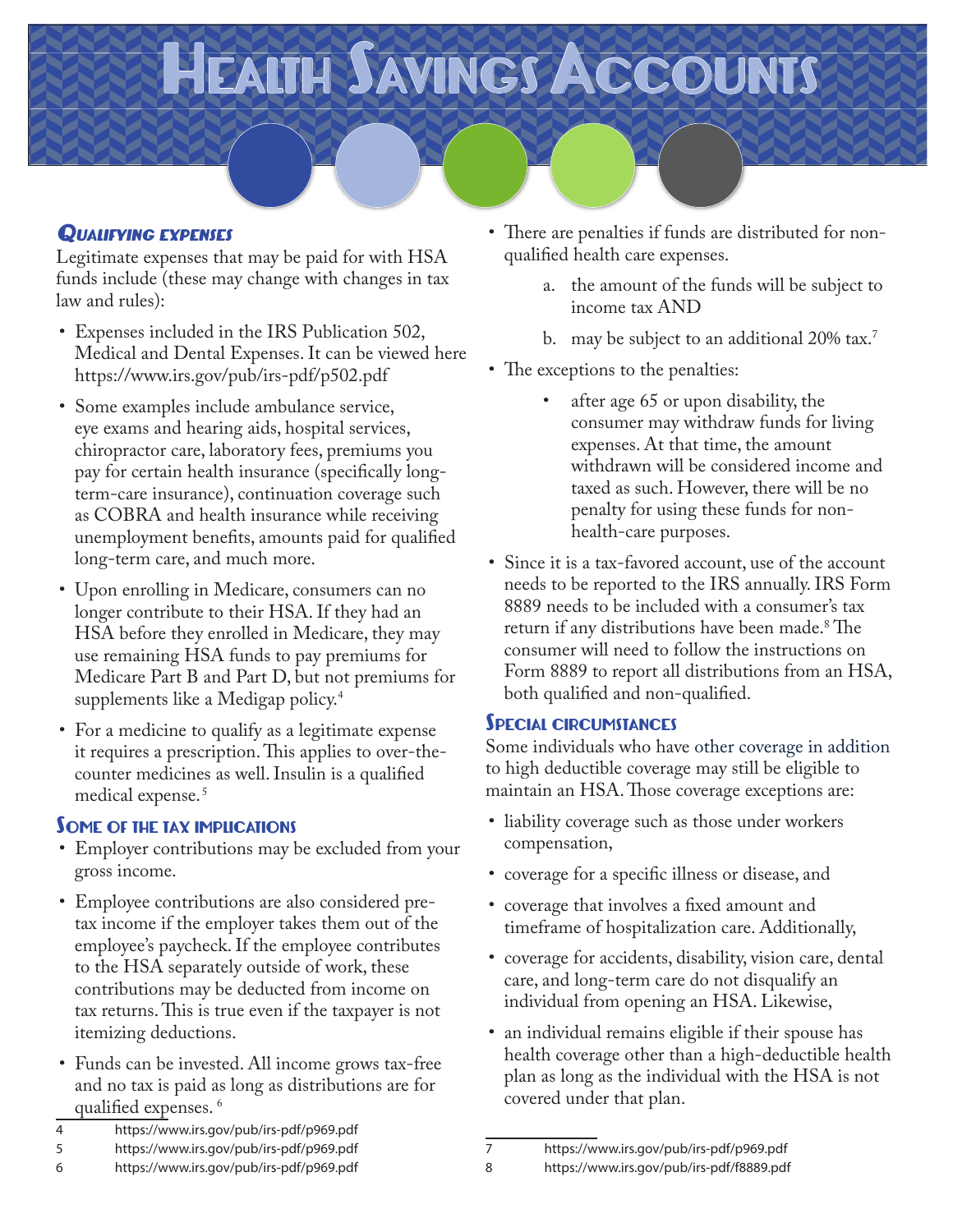### HEALTH SAVINGS ACCOUNTS

#### HSAs are becoming more common

Depending on one's actual annual health-care expenses, a high deductible health plan combined with HSAs may yield significant savings. The money contributed to a HSA can be used to help meet the High Deductible Health Plan (HDHP) deductible and reduce taxable income. The money in the HSA rolls over each year, which can benefit individuals in several ways. This savings can be used to pay for health insurance premiums when a person is between jobs and to pay for qualified long-term care premiums. Additionally, it can be used to pay Medicare Part B and Part D premiums, deductibles and copayments for medical expenses, out-of-pocket costs for prescription drugs, vision, and dental care.

In contrast, many consider high deductible plans as problematic since consumers may be afraid to spend the money. The high-deductible health plans that are paired with HSAs often feature low premiums so they appear enticing. However, consumers need to have enough money in their HSAs to feel comfortable using them. Some can't save enough or are afraid to use their HSA funds for relatively minor health-care needs. This may encourage delaying needed care. Consumers that have lower deductible plans are more likely to use care that they think they need without having a financial constraint.

Further, one of the significant benefits of a HSA is the reduction in taxable income it permits while offering a way to set aside money. Should a consumer need to make use of this savings for a non-qualified reason, that withdrawal would be subject to income tax and possibly additional tax. Therefore, an HSA may not be an ideal savings account if the consumer is not able to also set aside money in an account that does not have these restraints.

Health Savings Accounts (HSAs) are special accounts that consumers set up to put money aside to be used for future health-care expenses. Health-care needs are unpredictable and anticipating healthcare expenses can be challenging. Depending on individual circumstances, HSAs may provide a way for a consumer to experience savings through lower health insurance premiums and income tax reduction.

More information can be found at [https://www.irs.](https://www.irs.gov/pub/irs-pdf/p969.pdf) [gov/pub/irs-pdf/p969.pdf](https://www.irs.gov/pub/irs-pdf/p969.pdf) and [http://www.hsacenter.](http://www.hsacenter.com/) [com](http://www.hsacenter.com/)

[http://www.treasury.gov/resource-center/faqs/Taxes/](http://www.treasury.gov/resource-center/faqs/Taxes/Pages/Health-Savings-Accounts.aspx) [Pages/Health-Savings-Accounts.aspx](http://www.treasury.gov/resource-center/faqs/Taxes/Pages/Health-Savings-Accounts.aspx)